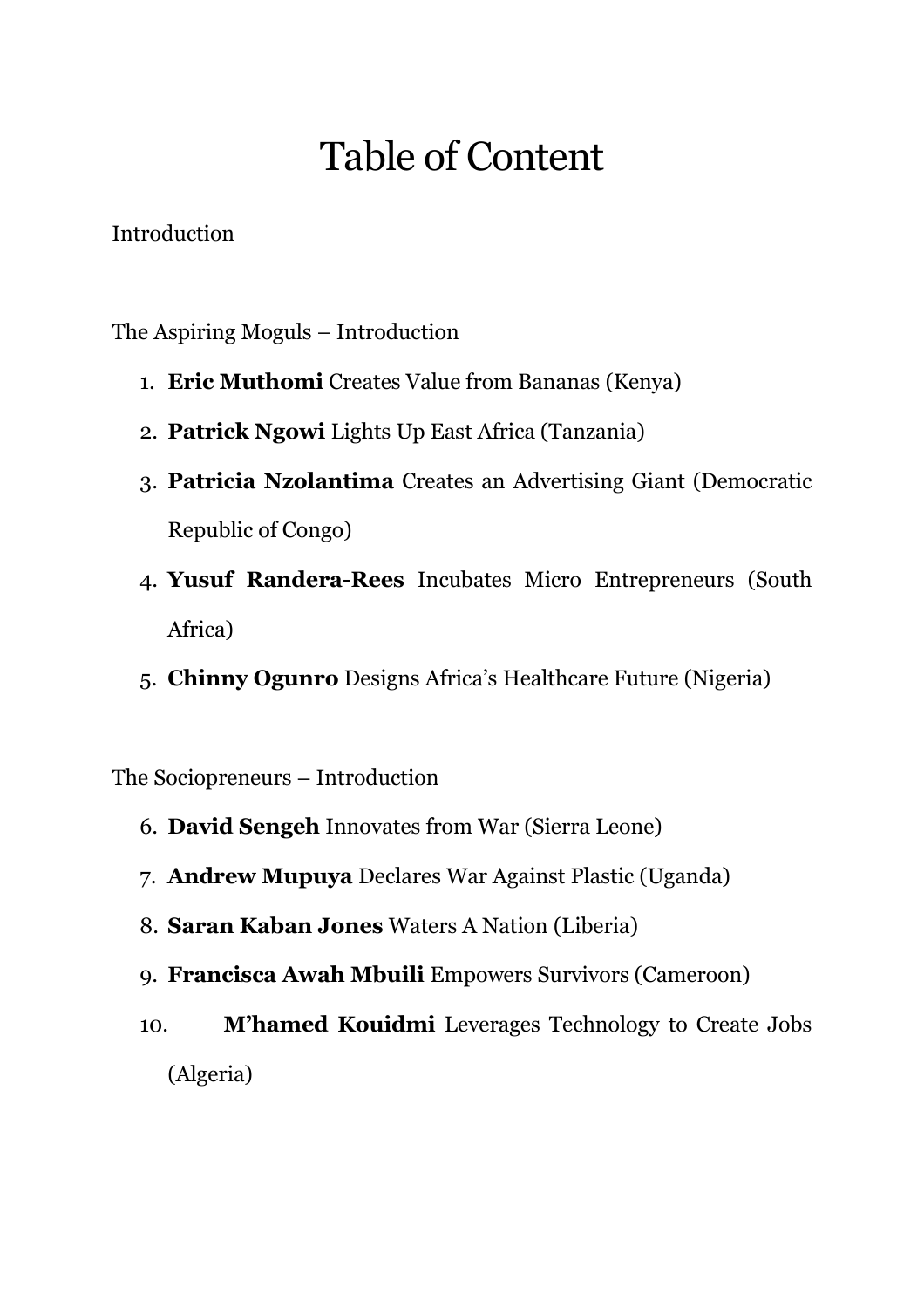The Creatives – Introduction

11. **Abai Schulze** Reconnects to Her Roots (Ethiopia)

12.**Dana Khater** Exports Egyptian Fashion (Egypt)

13.**Asa Asika** Discovers and Develops Musical Talent (Nigeria)

14.**Marcus Gora** Promotes Contemporary Artists (Zimbabwe)

15. **Dorothy Ghettuba** Tells African Stories (Kenya)

The Techies – Introduction

16.**Gregory Rockson** Disrupts the Pharma Industry (Ghana)

- 17.**Iyinoluwa ("E") Aboyeji** Enables Commerce Across Africa (Nigeria)
- 18. **Siya Xuza** Invents New Energy to Power Africa (South Africa)

19.**Farida Bedwei** Powers Microfinance with Technology (Ghana)

20. **Denyse Uwineza** Brings SMEs Into the Digital Age (Rwanda)

Conclusion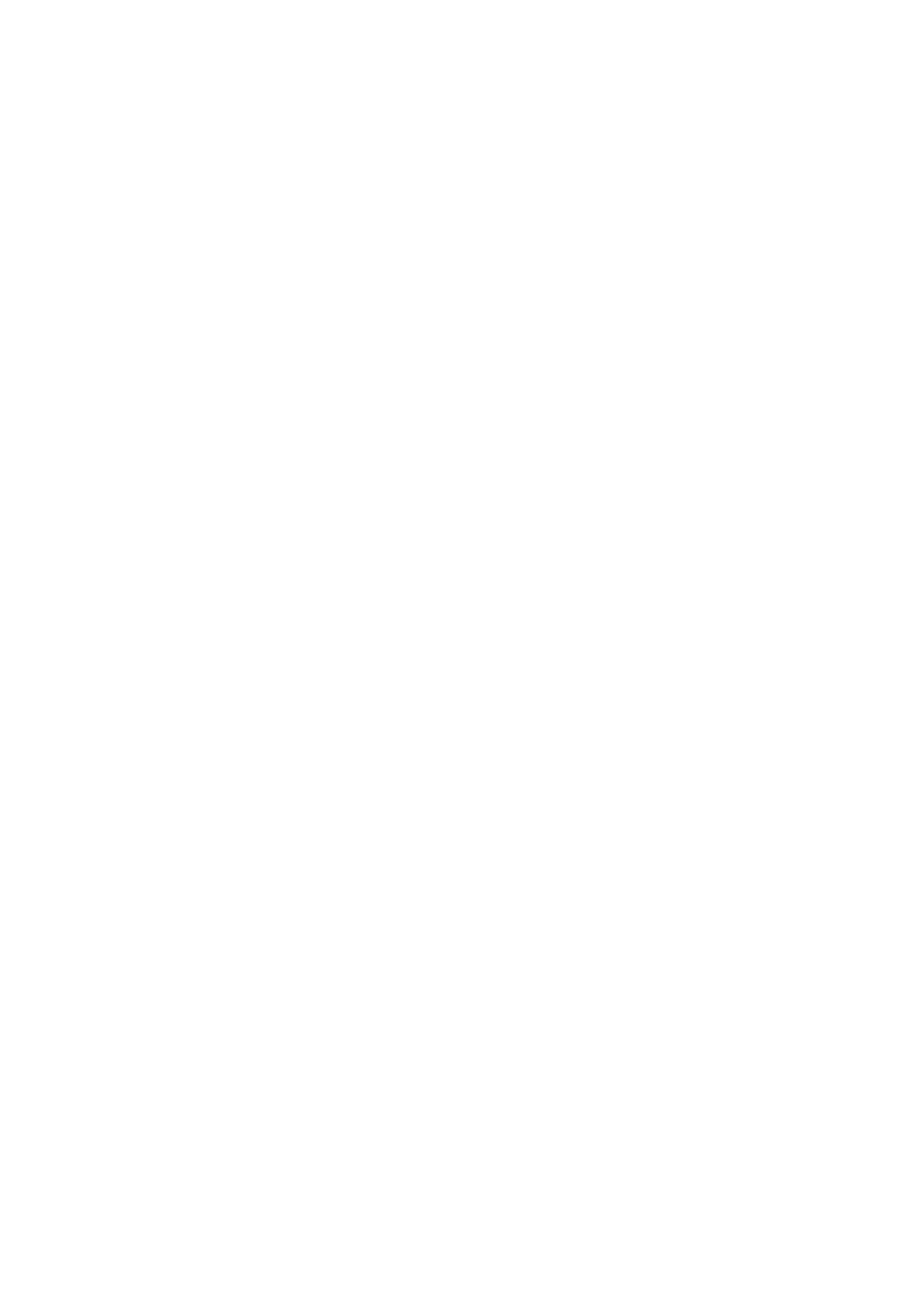## **Introduction**

I grew up in Accra, and I had this tradition with my father: on the drive to school, he would buy newspapers and magazines from the street hawkers as we turtled through traffic in the city centre. I had to read them as quickly as possible before I was dropped off. My favourite was *The Economist*. At age 13, it did not win me any cool points with my peers, but in a world predating social media, it expanded my horizons and gave me a window into the rest of the world. I was enamoured. I can never forget one day in May 2000, when I glanced at *The Economist's* cover. The page was pitch black, emblazoned with the contours of my continent, and a man holding a grenade launcher, with three words that forever haunt: "the hopeless continent." "Why do *they* think we are hopeless?" I remember asking my father. <sup>i</sup>

In 2050, there will be about 2.5 billion Africans in our world.<sup>ii</sup> By then, Africa's youth will account for over 60% of the world's young, with over 1 billion people needing jobs. With 8 of the 10 fastest growing economies in the world over the next decade in the region, Africa is becoming today what China was a couple of decades ago: the next frontier of strong economic growth.iii Until 2015, *Forbes* magazine did not feature a billionaire's list for Africa. In 2018, that list featured 23 Billionaires with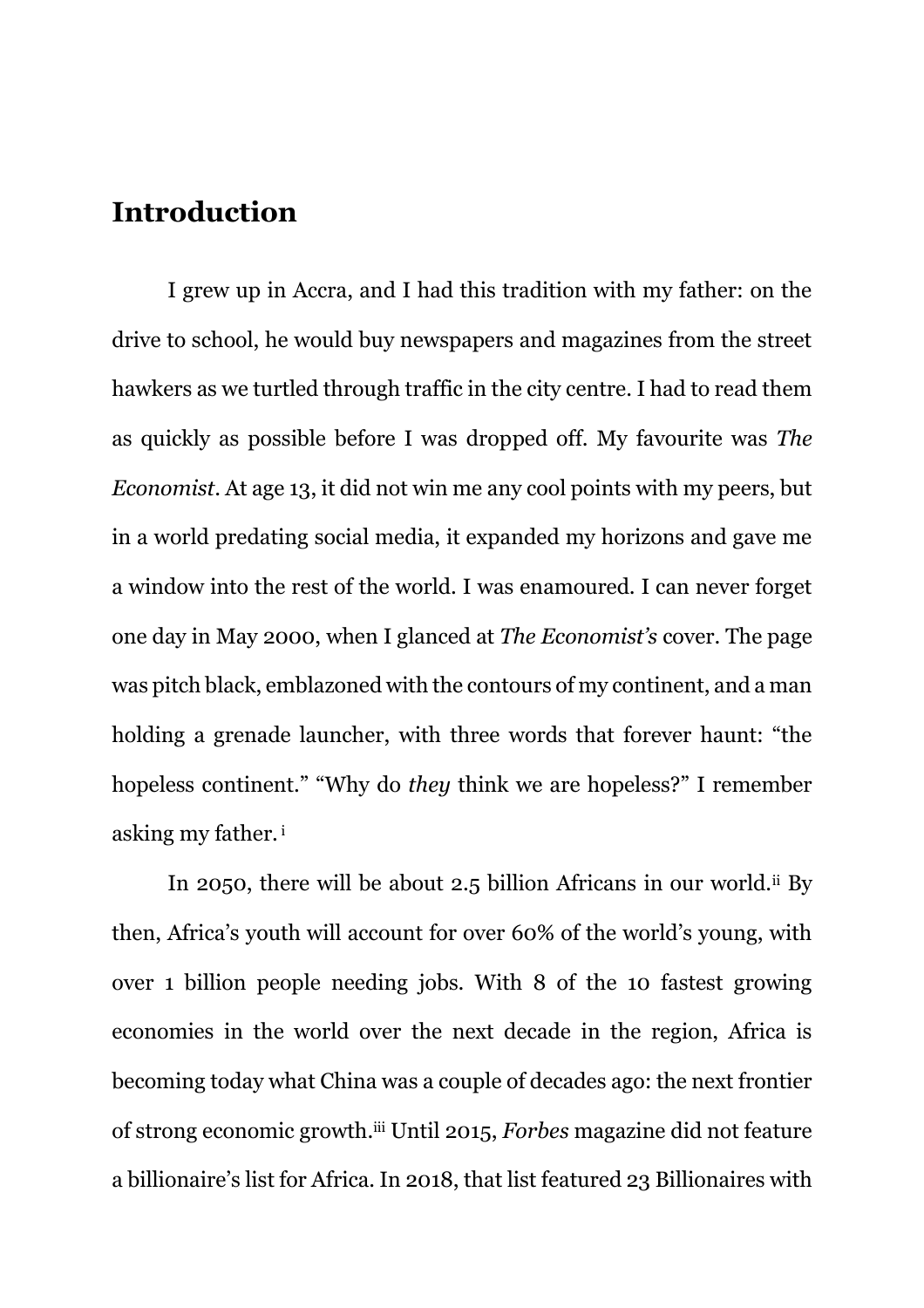a combined wealth of close to \$100 billion.iv *The Economist*, presaging this change in fortunes, and in a change of tone, heralded an "Africa Rising" on its cover. <sup>v</sup>

This "Africa rising" narrative is complicated. As the eminent African historian and the Oppenheimer Faculty Director of Harvard University's Centre for African Studies, Emmanuel Akyeampong argues, "The "Africa rising" story of booming economies and growing middle classes is important in correcting the global perception of Africa, for Africa has not always been in decline. The 500 years after the European arrival in Africa saw an increasing integration of Africa into the global economy, but often on terms which worked against Africa's interests: the slave trade through the end of the 19th century, then European colonial rule to the 1960s. The challenge of development has been the story since, as Africa struggled with the legacies of colonial rule, its marginal share of global trade, and corrupt and dictatorial leadership."vi

This reversal in fortunes and economic surge of the region has been uplifting for the continent, and for me personally as an African whose childhood perceptions of identity was mired in tropes of poverty and darkness and magazine covers declaring us hopeless. Africa's rising is, however, complicated by the reality of its diversity. A Deloitte report on the continent's economic outlook noted that "The Africa Rising narrative was always flawed. Africa is so diverse that it has always been simplistic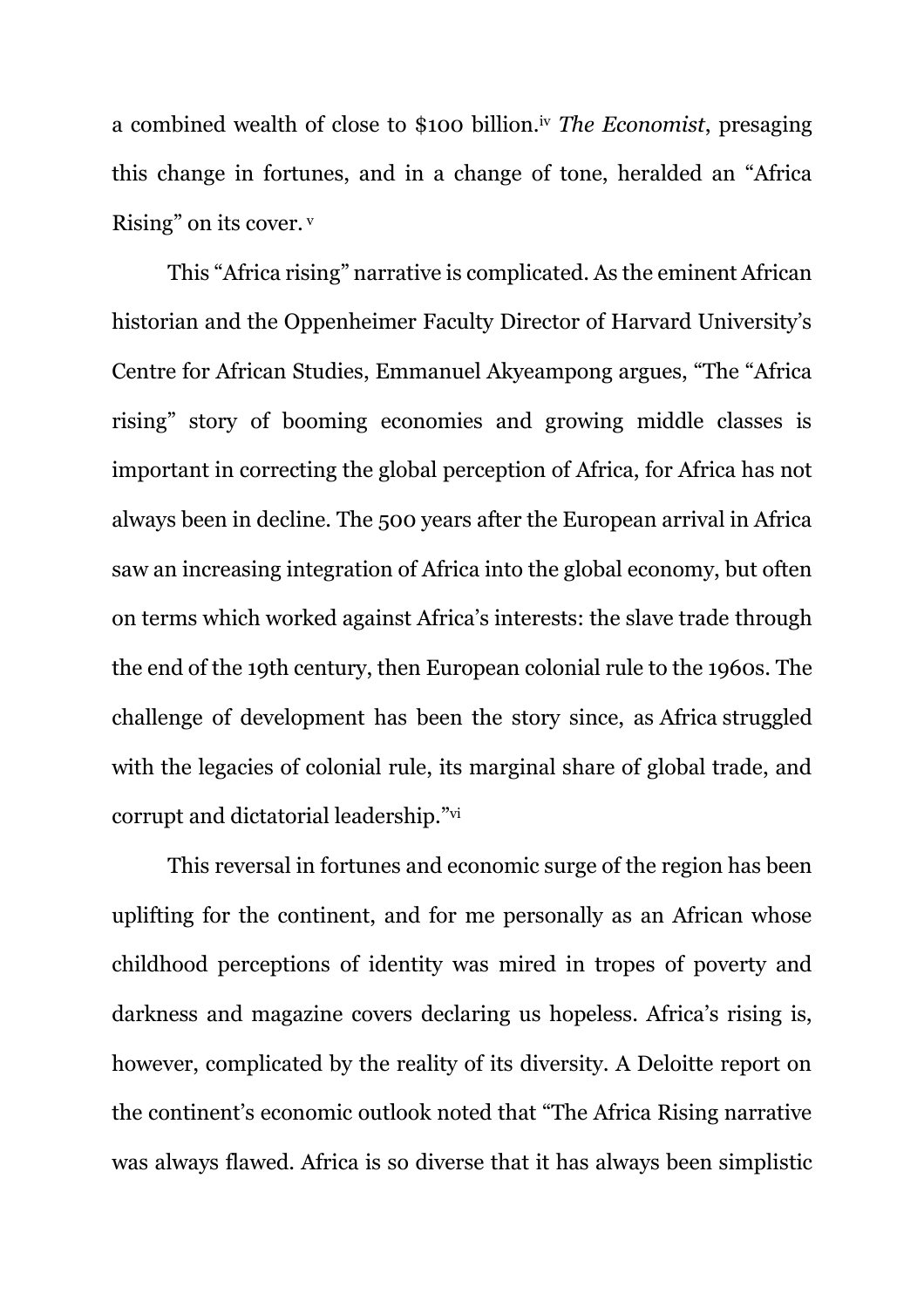to have a single view of the continent. The vast geography, nascent markets, lack of connectivity, very low regional integration and lack of trained people and knowledge networks make a more nuanced view of a multi-speed Africa more appropriate."vii We also have to contend with the rising inequality that has accompanied a lot of the economic growth. While we are proud of being home to some of the fastest growing economies in the world, we are also simultaneously home to seven of the ten most unequal countries in the world.viii Africa may be rising, but not every African is rising. Whether or not you believe our economic growth is sustainable, what is undeniable is that the continent, broadly speaking, is growing, and is doing so at one of the fastest rates in the world.

My friend and Business School classmate, Irene Sun, in her book "The Next Factory of the World" argues that "Chinese factories in Africa" are "the future that will create broad-based prosperity for Africans." She adds: "I finally understood that the future of Africa depends on industrialization. This is what will allow Africa to follow in the footsteps of Japan, South Korea, Taiwan and China: to employ its booming population, to grow world-class firms, to raise living standards across the bulk of its populace."ix I adore and respect Irene, but I do not fully agree with her conclusion. There is no question that industrialization must play a key role in Africa's transformation. However, instead of following in the footsteps of China, the technology revolution allows for a different model,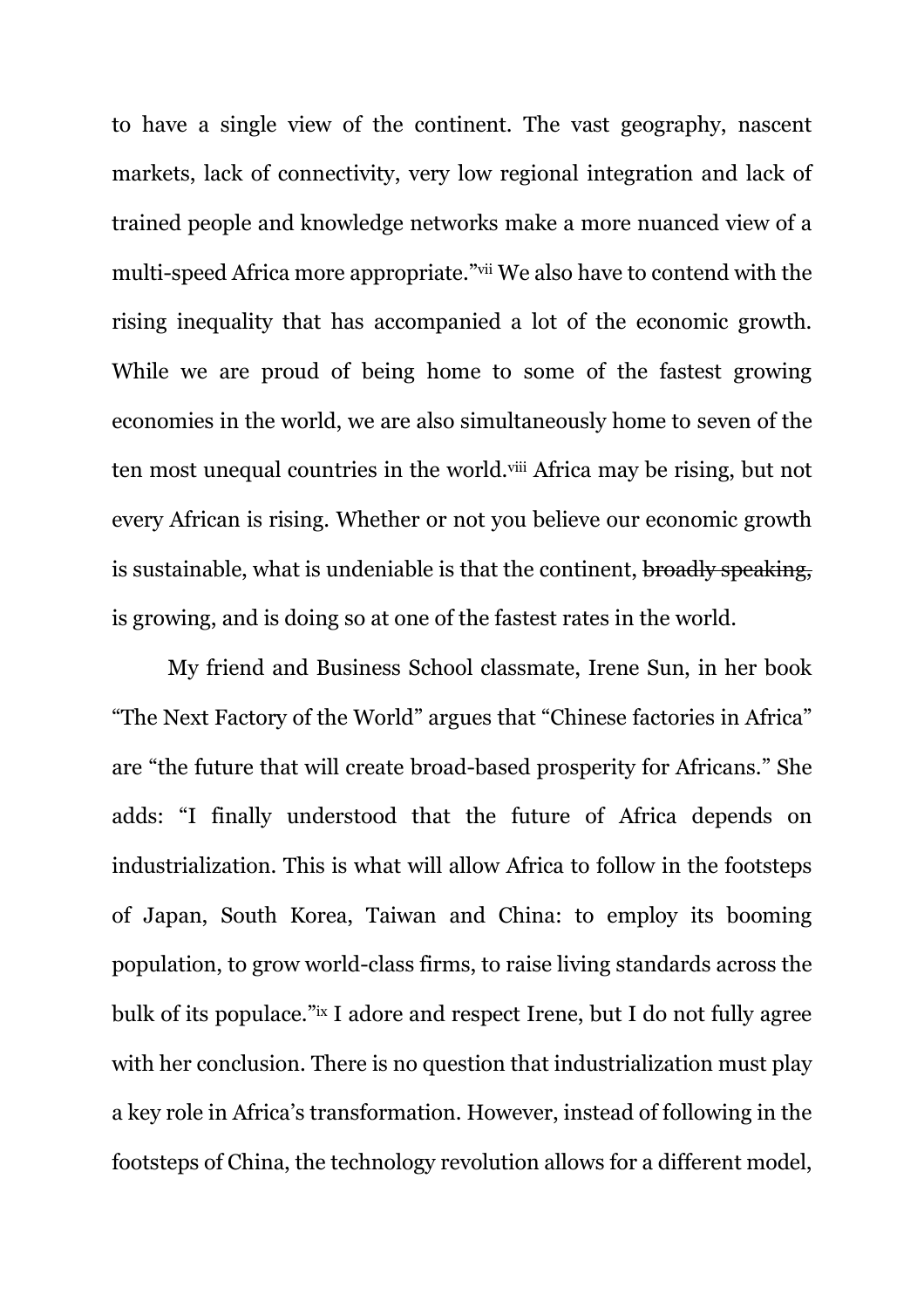and a different story for Africa, one that can be pioneered internally, not by the Chinese or the Europeans, but by us Africans.

The technology revolution, coupled with globalization has ushered in a new era for the continent, exemplified by an economic leapfrogging aided by the mobile phone, which has underpinned an explosion in innovation. After a decade and a half of rapid urbanization and strong economic growth, digital Africa is emerging. In Africa's major cities, 50% of consumers have Internet-enabled devices with 3G networks. Across Sub-Saharan Africa, smartphone adoption is at 34% (compared to 57% in Asia-Pacific, 70% in Europe and 61% in Latin America), and is forecasted to reach 68% by 2025<sup>x</sup>. Infrastructural development and the fall in global smartphone prices have contributed to millions of Africans going online.xi In 2018, the number of Africans online was estimated at 453 million with a current penetration of 35% (compared to a global average of 54%). While the rest of the world experienced a growth rate in internet penetration of 89% from 2000 – 2017, Africa grew at an exponential rate of 9,942% over the same period.xii

Of course, this leapfrogging and growth in telecommunication did not occur in a vacuum. It was enabled by billions of dollars of investments in telecommunication infrastructure in the African continent over the past two decades. For example, approximately \$70 billion has been invested in the telecommunication sector in Nigeria alone.xiii These investments are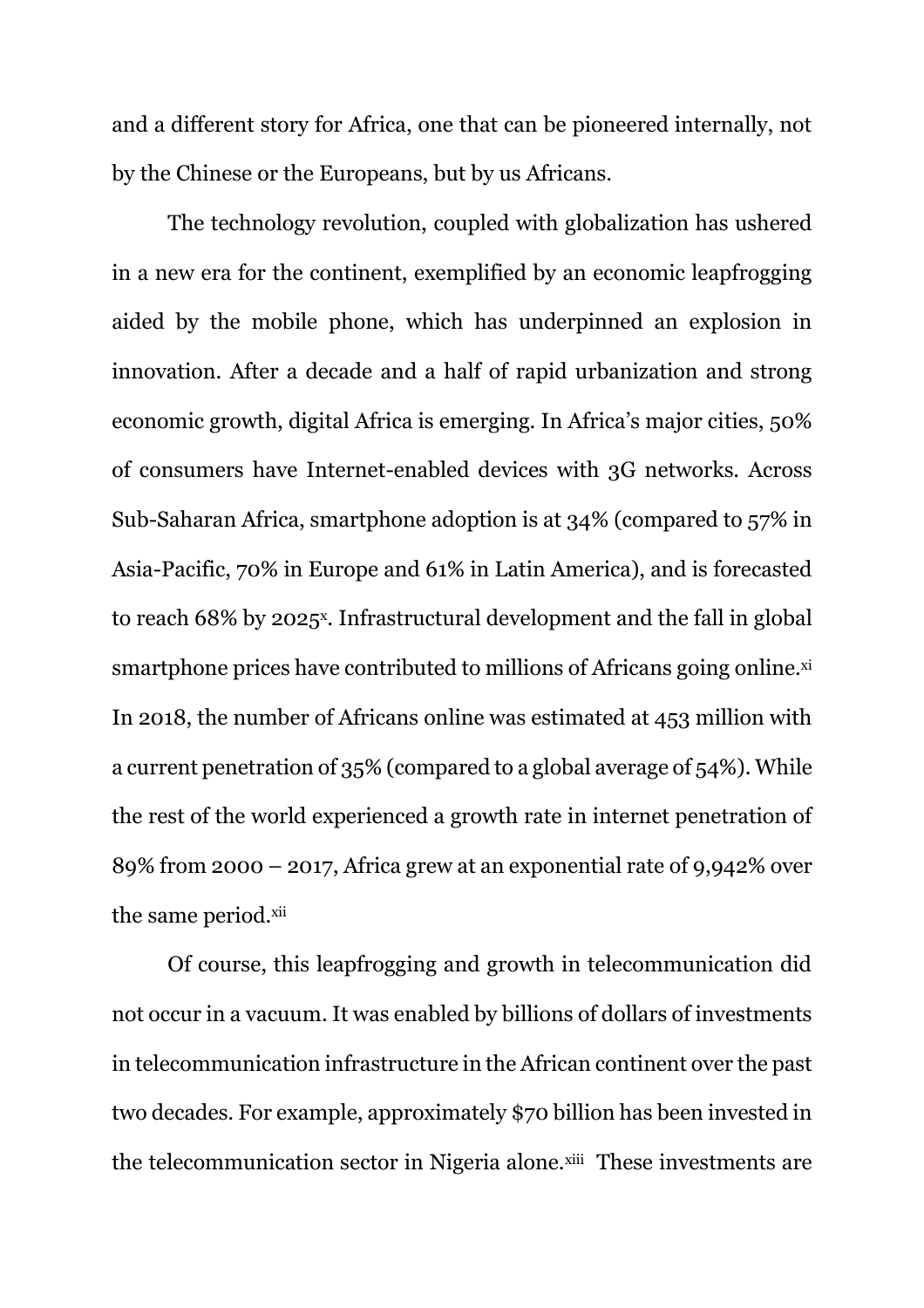still not enough. Many African countries need to address the infrastructure gap (estimated at \$350 billion annually) to create the enabling environment for technology to flourish: the road and transportation networks to power e-commerce deliveries, reliable energy to power computers, hospitals, schools among others.<sup>xiv</sup>

The digital infrastructure has sparked a new wave of innovation as young entrepreneurs leverage the digital economy to create for profit, non-profit and hybrid enterprises to change their communities. For example, in June 2016, Mark Zuckerberg, Founder & CEO of Facebook, led a \$24 million Series B round in Andela, one of my portfolio companies and an African education technology start-up founded by a group of entrepreneurs including Iyinoluwa Aboyeji (who is profiled in this book) and Jeremy Johnson. Google Ventures, Spark Capital and other top tier global VC firms participated in the round, one of the largest across the African continent.xv This was followed up by a \$40 million Series C in 2017 led by CRE, marking the largest venture capital raise led by an African venture capital firm at the time, and a \$100 million Series D announced in January 2019 led by Al Gore's impact fund, Generation Management.<sup>xvi</sup> I could not have imagined such deals 10 years ago.

In its few years of operation, Andela has trained almost 900 engineers out of a pool of over 45,000 applicants.<sup>xvii</sup> After six months of training and two weeks with global technology companies (current clients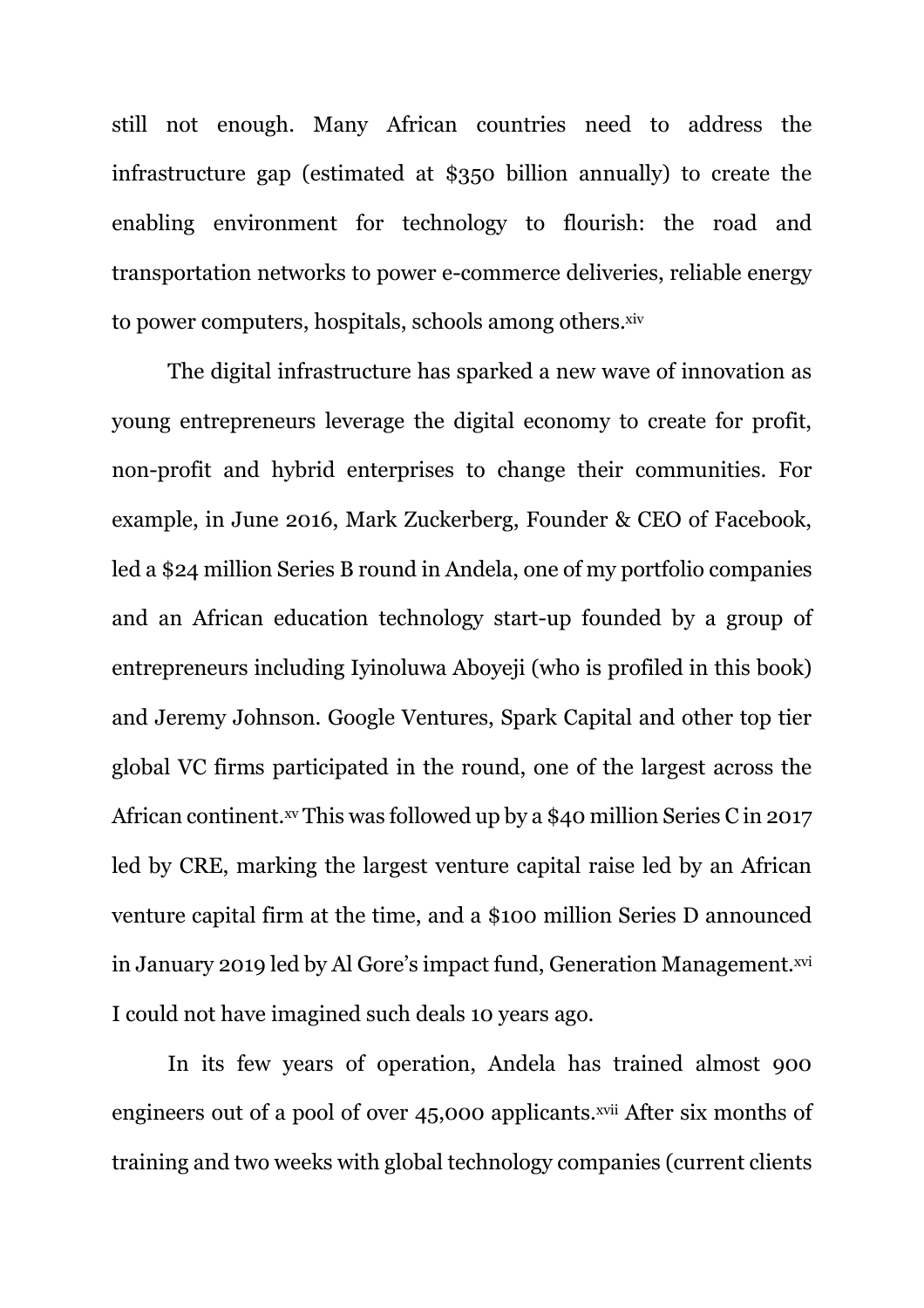include IBM, Microsoft, Mastercard and Gusto), Andela developers sign on to the technology partner companies full-time, working out of Andela campuses in Lagos, Kampala, Kigali and Nairobi.xviii Using its free online learning and training tools, Andela has already helped over 20,000 aspiring programmers across Africa and hopes to help develop 100,000 software developers in Africa by 2024. This goal, if achieved, will be significant for the tech ecosystem when one considers that only 4,527 out of 3.9 million software developers registered on GitHub are based in the African continent. Andela alumni have gone on to play leading roles in local technology companies, for example, Olatunde Garuba, who was in the first cohort of developers, is now a founding team member and the lead developer at Fibre.ng, a real estate technology start-up that enables its customers in Lagos to find apartments to rent, get paired up with roommates and to pay rent on a monthly basis (as opposed to the industry's standard of charging annual and multi-year rent).

Technology and globalization are transforming the African continent and are equipping young entrepreneurs of this generation with tools to build enterprises that could not have been possible decades ago. At the same time, technology isn't a panacea, and there are many young entrepreneurs solving important challenges on the continent that aren't dependent on digital technologies. Technology is a means to an end and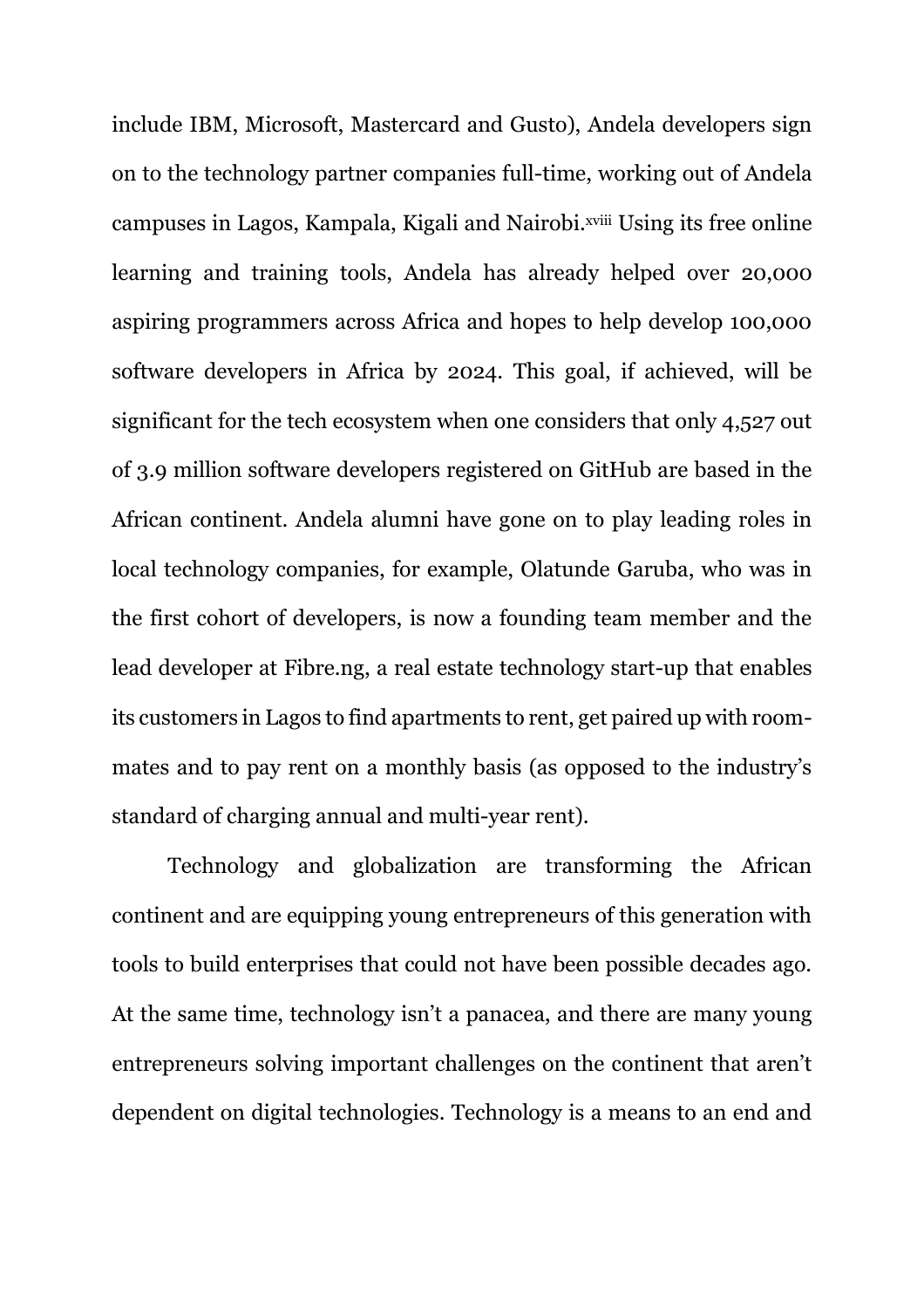not an end in and of itself. These young entrepreneurs represent an exciting tapestry of the promise of the continent's young minds.

Our history in Africa is rife with extraordinary personalities. In 1324, the Muslim king of Mali, Mansa Musa embarked on a legendary pilgrimage to Mecca. Musa and his entourage are said to have given away so much gold during their stop-over in Cairo that the price of the metal was depressed in the region for decades. Mansa Musa's notoriety went global and so when Angelino Dulcert of Majorca created a map of the world in 1339, for the first time ever, Mali featured prominently and thereafter.xix In recent times, Mali has dominated the news media for different reasons with reports on civil conflicts, food insecurity, and poverty. Yet, in Mali, I met many young entrepreneurs determined to build a new narrative for Mali: from Aliou Yattasaye who developed the first Malian smartphone, the YuvSmart (which is distributed throughout the country in partnership with Orange Mali) to Issam Chleuh, an impact investor who is building incubators in Bamako to support the next generation of start-ups.

This book is the product of spending 7 years, from 2012 to 2019, traversing the nooks and crannies of my continent, visiting 45 African countries, and interviewing in-depth over 600 young entrepreneurs. It is an attempt to capture the Africa being built through the eyes of the new generation of young Africans: the aspiring Mansa Musas (without his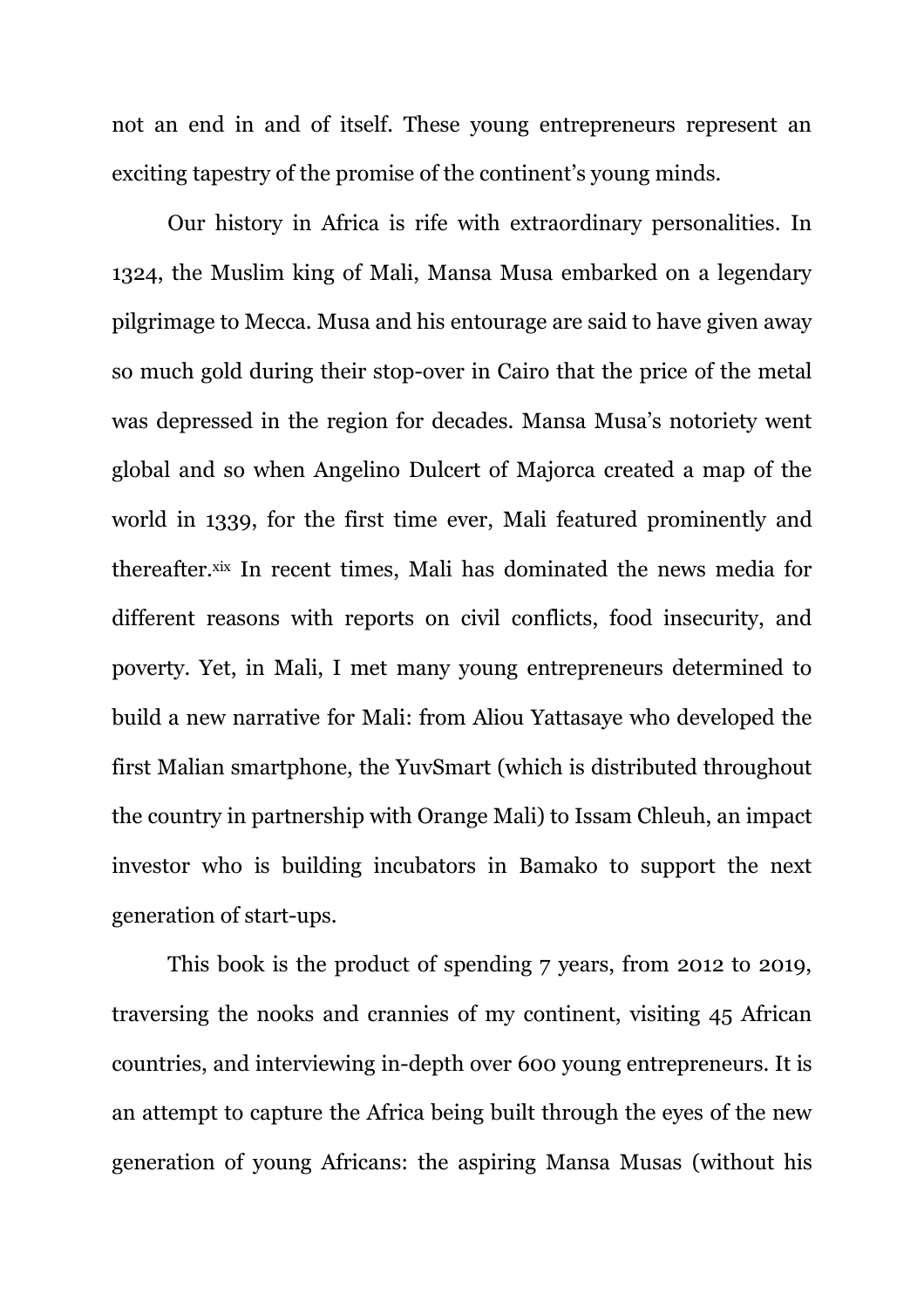excess), the young women and men who are taking charge of their destinies and building business enterprises and innovative non-profits to radically change their lives and the lives of their communities; it is telling the stories of markets being created, industries being disrupted and theories being challenged; it is describing the challenges and opportunities of seeding growth on a continent so complex and diverse, and yet, exciting. The hope of the continent, and the future of its trajectory lie in my generation and with these iconic young entrepreneurs. While I would have loved to write about all 600, a scope of that nature would have turned into a 10-volume, 5-year writing project. Although all the entrepreneurs informed and shaped my thinking, this book focuses on 20 of those entrepreneurs who represent the breadth of diverse entrepreneurial journeys on the continent, organized across four broad sections: The Aspiring Moguls (general business entrepreneurs), The Sociopreneurs (social entrepreneurs), The Creatives (entrepreneurs in the creative economy), and The Techies (technology entrepreneurs).

The 20 entrepreneurs profiled in depth are a mélange of 9 women and 11 men from 14 countries spanning North, West, Central, East and Southern Africa. Their stories are inspiring and uplifting, a testament to a new age and new possibilities for the African continent. As Sarah Lacy declared in her book *Brilliant, Crazy, Cocky*, "one hundred years from now, when we look back on the 21st century, the dominant story won't be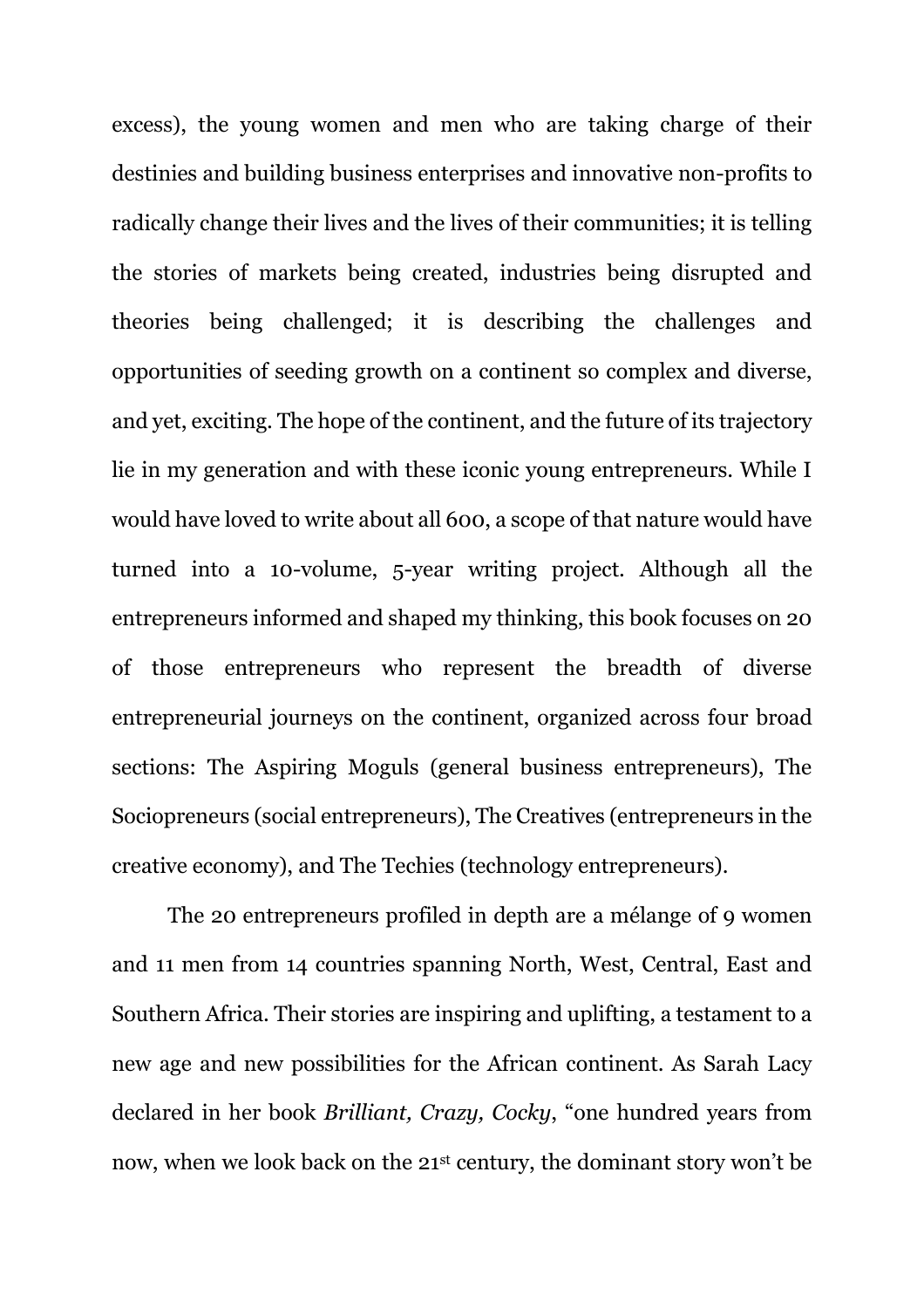one of the emerging world graciously serving as the West's inexhaustible source of low-cost labour and growing middle classes hungry for new goods and services. It'll be the story of the formation of new, raw, superpowers violently and chaotically bursting through the world's floorboards. And it won't be the story of politicians. It'll be the story of entrepreneurs." I daresay the 21st century *could* be the African century, driven by its young people. Unlike most of the rest of the world which will have an ageing demographic, the continent of Africa will have the largest youth population in the world. Consequently, one of our biggest challenges will be creating economic opportunities for this youth bulge, so it becomes an asset in our growth trajectory, and not a liability that could hamper our progress.

In many ways, I'm privileged and well positioned to tell the story of African entrepreneurship. Growing up in Ghana, I thought I could understand and change my world through humanitarian activism. I led anti-poverty and environmental campaigns at age twelve, and even founded my first non-profit at age sixteen. Though I remain committed to service, I grew disillusioned with my goal to help Ghana through conventional activism. I evolved to share Thomas Friedman's belief that "Africa needs less foundations, and more entrepreneurs."

Back in 2007, when I was a college freshman, my roommate Darryl Finkton and I spearheaded a water and sanitation project in Agyementi (a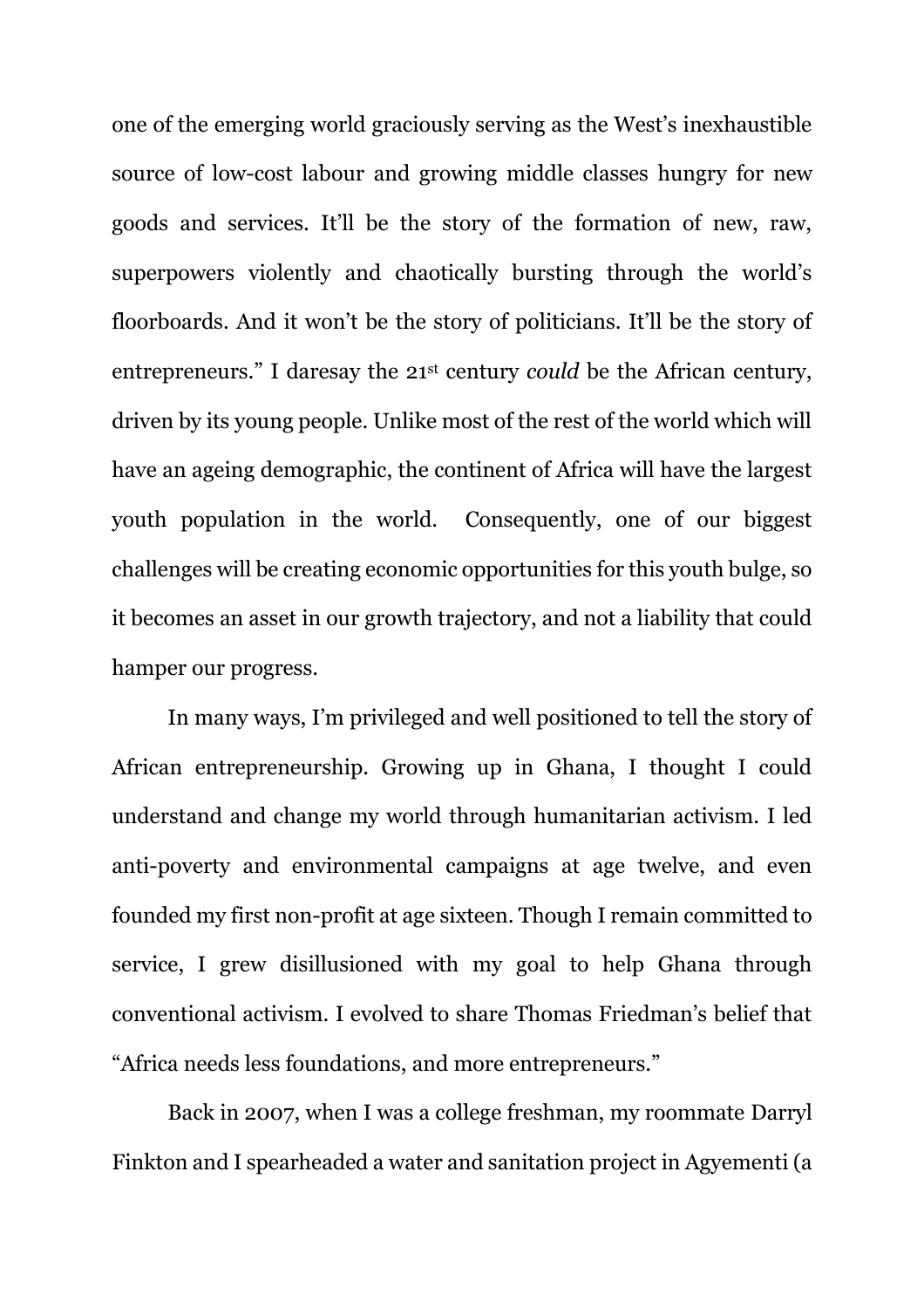village in Ghana with an *E. Coli*-infested spring source that resulted in high diarrhoea incidence and high infant mortality rates). During our project in Agyementi, I asked one of the community members "What is the greatest need in your community?" Expecting him to say a hospital or a school, I was stunned by his response: "Yɛ pɛ ajuma," he said. *We want jobs.*

Partly inspired by this man in Agyementi, I founded Golden Palm Investments (GPI) in 2007 with the equivalent of \$100, and then subsequently raised \$50,000 in seed capital from investors. Under the umbrella of GPI, we invested in agriculture in southern Ghana, employed over 30 people, and provided technology such as tractors and high-yield seeds to local farmers. By the end of 2008, GPI's investments in Ghana had doubled the capital invested. But 2008, being an election year, saw a sharp widening of the fiscal deficit and plummeting depreciation of the currency: our returns halved overnight in US dollars. Ten years later, GPI has backed businesses operating all over the continent – from Ghana to Cote D'Ivoire to Nigeria to Zimbabwe to Kenya, and beyond. We have invested in diverse businesses including a health data company, a real estate development company, a baby food business, a mobile survey startup, a fintech company, a precision agriculture autonomous systems company, and many others. Collectively, our portfolio companies have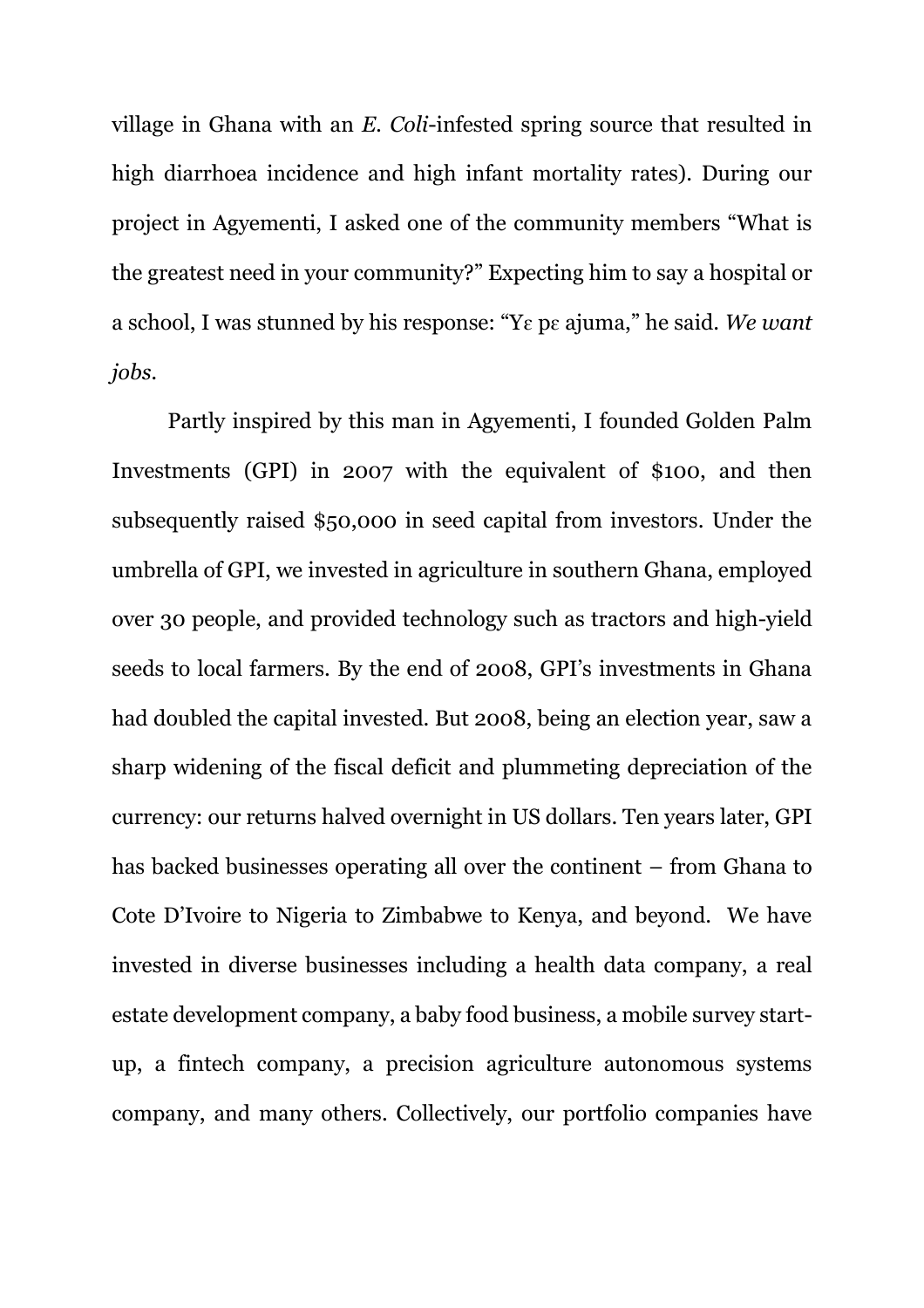raised over \$400 million in venture financing. Many have been successful, and a few have been failures.

In 2017, I decided to focus our efforts on healthcare as I believe it is one of the most compelling opportunities from both a business and a social impact perspective. I partnered with Dr. Chinny Ogunro (who is profiled in this book) to build Africa Health Holdings, a technologyenabled healthcare platform that acquires and manages hospitals, clinics and other healthcare assets across Africa. We are adopting emerging technologies that will lower the cost and increase the quality of healthcare delivery in Africa, as well as managing these healthcare facilities more efficiently at scale. Dealing with volatile macro-economic conditions, human capital challenges, and an infrastructure deficit, being an entrepreneur on the African continent for over a decade has been a journey in strategy, operations, finance, leadership and everything in between.

While entrepreneurship offers one of many important tools in addressing our socio-economic challenges on the continent, I recognize that the glorification of entrepreneurship and the romanticized view of every poor person as an entrepreneur is a recipe for failure. Entrepreneurship will play a key role in building a sustainable economic future for the region, but it cannot solve intractable challenges of governance and infrastructure. It's important that we do not fall for the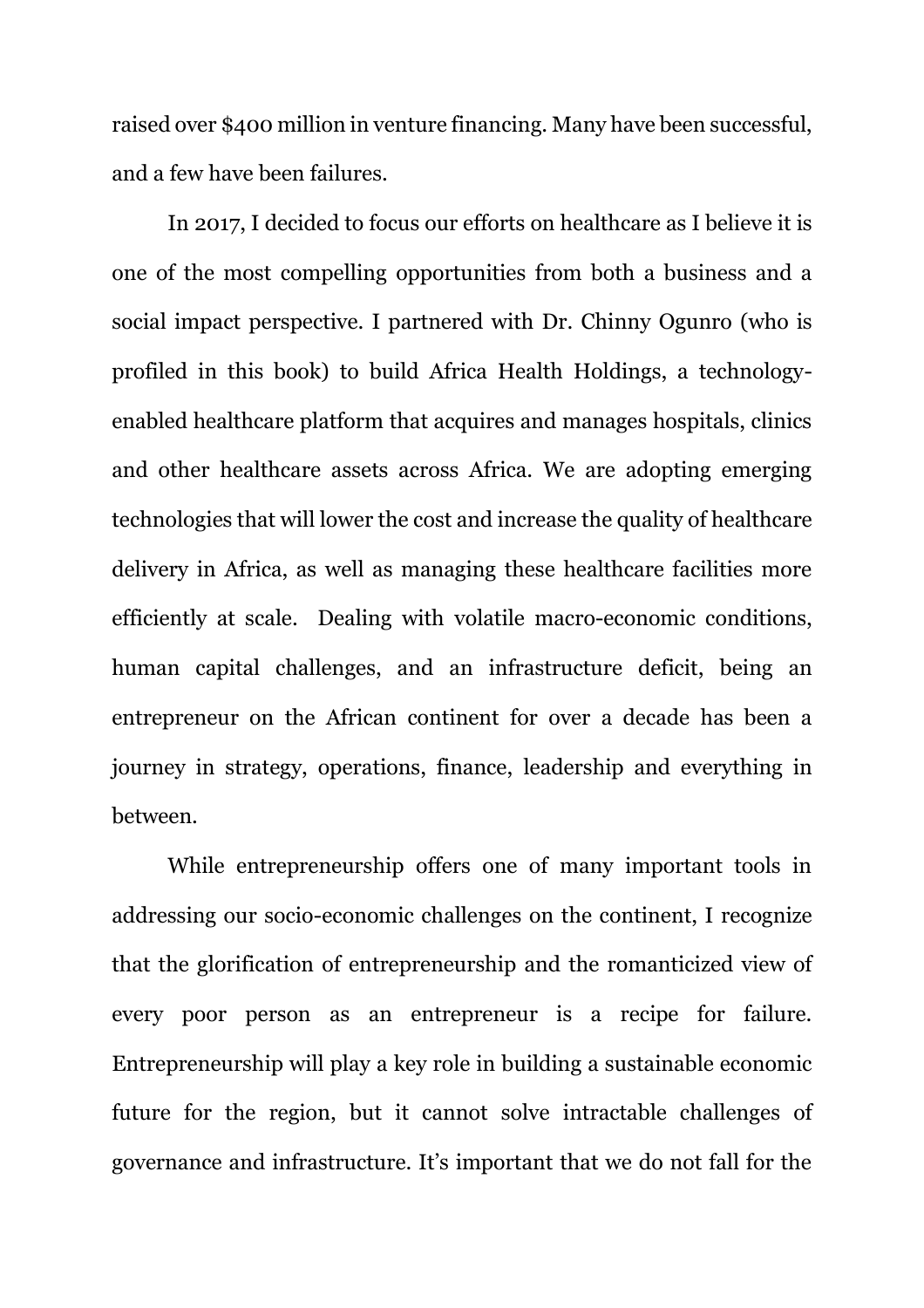ruse some policymakers and government officials are guilty of, which is abdicating their responsibility to solve our economic challenges by outsourcing solutions to "entrepreneurship." It is an abstract illusion which creates a false sense of hope.

*"Making Futures: Young Entrepreneurs in a Digital Africa"* is not just a collection of stories of a changing Africa through the eyes of some of the youngest and most promising African entrepreneurs; it's the telling of the story of an emerging entrepreneurial ecosystem in Africa, and how young entrepreneurs are building enterprises at scale in a digital age. While the book hopes to counter the negative perception of the African continent in the media, I will not paint an "all is honey and milk picture" either, but will strive for a nuanced, balanced, truthful perspective. My goal is to equip readers with intimate knowledge about the markets and growth across the region, and to show how young entrepreneurs are identifying problems as opportunities and making futures in a continent that is poised for economic growth and opportunity.

https://www.economist.com/node/21519234 [Accessed 3 May 2018].

 $\overline{a}$ 

ii Gilles Pison, G. (2017). *There's a strong chance a third of all people on earth will be African by 2100*. [online] Quartz. Available at: https://qz.com/1099546/population-growth-africans-will-be-a-third-of-all-peopleon-earth-by-2100/ [Accessed 11 Apr. 2018].

https://www.economist.com/node/21541015 [Accessed 2 May 2018].

<sup>i</sup> The Economist. (2000). *The hopeless continent*. [online] Available at:

iii Akyeampong, E. and Fofack, H. (2015). *Five centuries ago Africa was booming: it can rise again*. [online] the Guardian. Available at: https://www.theguardian.com/commentisfree/2015/sep/09/africa-rising-peopleeconomies [Accessed 11 Apr. 2018].

iv Forbes.com. (2018). *Africa's Billionaires List*. [online] Available at: https://www.forbes.com/africabillionaires/list/#tab:overall [Accessed 11 Apr. 2018].

<sup>v</sup> The Economist. (2011). *Africa rising; The Hopeful Continent*. [online] Available at: